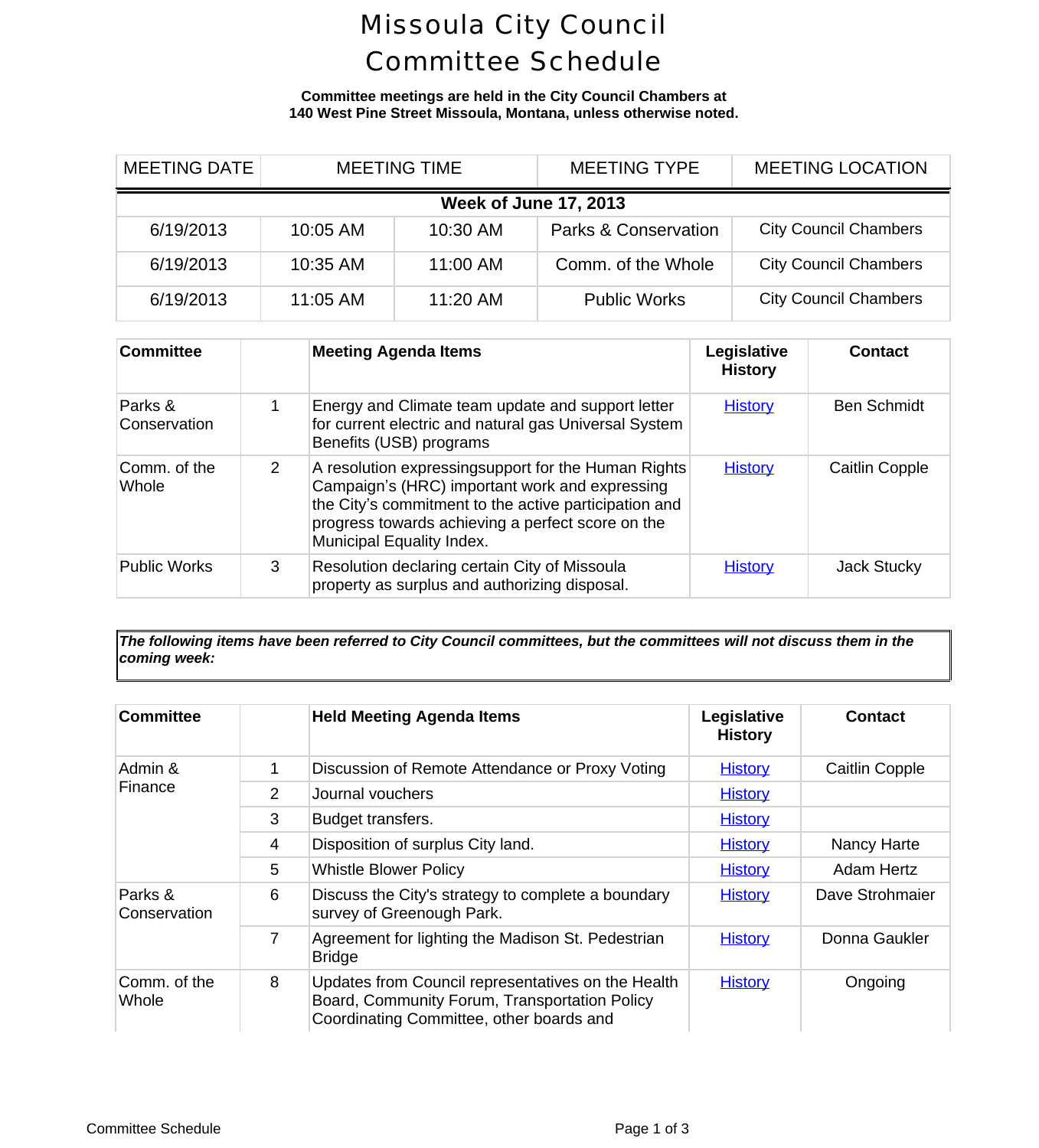# Missoula City Council Committee Schedule

### **Committee meetings are held in the City Council Chambers at 140 West Pine Street Missoula, Montana, unless otherwise noted.**

|                         |    | commissions as necessary. (Ongoing)                                                                                                                                                                                     |                |                             |
|-------------------------|----|-------------------------------------------------------------------------------------------------------------------------------------------------------------------------------------------------------------------------|----------------|-----------------------------|
|                         | 9  | Joint meeting of the Mayor, City Council and County<br>Commission; a facilitated quarterly OPG review as<br>directed in the Interlocal Agreement.                                                                       | <b>History</b> | Mayor E                     |
|                         | 10 | Propose the City Council be a member unit of the<br>Missoula Chamber of Commerce.                                                                                                                                       | <b>History</b> | Dick Ha                     |
|                         | 11 | Update on Urban Renewal District III (URD III)                                                                                                                                                                          | <b>History</b> | Caitlin C                   |
| Economic<br>Development | 12 | Identify needs and possible solutions to Missoula's<br>technology infrastructure that would help existing<br>businesses expand and increase the City's<br>competitive advantage in recruiting new companies.            | <b>History</b> | Caitlin C                   |
| Land Use &<br>Planning  | 13 | Annexation, (see separate list at City Clerk's Office<br>for pending annexations) (Ongoing in committee)                                                                                                                | <b>History</b> |                             |
|                         | 14 | Amend Article 7. Error Corrections and Adjustments<br>to the subdivision regulations to allow for restrictions<br>or conditions placed on a plat by the governing body<br>to be amended or removed by a future council. | <b>History</b> | Jon Wil                     |
|                         | 15 | Discussion of City planning issues with members of<br>the Planning Board.                                                                                                                                               | <b>History</b> | Bob Ja                      |
| Pub. Safety &<br>Health | 16 | Fire Department update.                                                                                                                                                                                                 | <b>History</b> | Jason D                     |
|                         | 17 | Ordinance generally amending Chapter 8.52<br>Missoula Municipal Code entitled "Fireworks."                                                                                                                              | <b>History</b> | Dave Stro                   |
|                         | 18 | Discussion of sexual assault prevention campaign<br>and consideration of unfunded crime victim advocate<br>urban outreach position.                                                                                     | <b>History</b> | Caitlin C                   |
|                         | 19 | Safety aspects of management of the urban deer<br>population in the city of Missoula.                                                                                                                                   | <b>History</b> | <b>Dick Haine</b><br>Wilkir |
|                         | 20 | Discussion with Crime Victim Advocate Office.                                                                                                                                                                           | <b>History</b> | Jon Wil                     |
|                         | 21 | Eat Smart Coalition information.                                                                                                                                                                                        | <b>History</b> | Jason W                     |
|                         | 22 | Air quality issues related to railroad operations in<br>and through Missoula.                                                                                                                                           | <b>History</b> | Dave Stro                   |
|                         | 23 | Police Department update.                                                                                                                                                                                               | <b>History</b> | Mark N                      |
|                         | 24 | Health Department update.                                                                                                                                                                                               | <b>History</b> | Ellen Le                    |
| <b>Public Works</b>     | 25 | 3rd Street Design discussion                                                                                                                                                                                            | <b>History</b> | Jason W                     |
|                         | 26 | Discuss the timing of various traffic lights around the<br>City.                                                                                                                                                        | <b>History</b> | Bob Ja                      |
|                         | 27 | Resolution to change the speed limit on Reserve<br>Street between Brooks and 39th Street.                                                                                                                               | <b>History</b> | Wayne G                     |
|                         | 28 | Consider approval of a right-of-way encroachment<br>onto Beaver Street for 1111 West Broadway.                                                                                                                          | <b>History</b> | Doug H                      |
|                         | 29 | Discussion of Sidewalk Master Plan                                                                                                                                                                                      | <b>History</b> | Cynthia V                   |